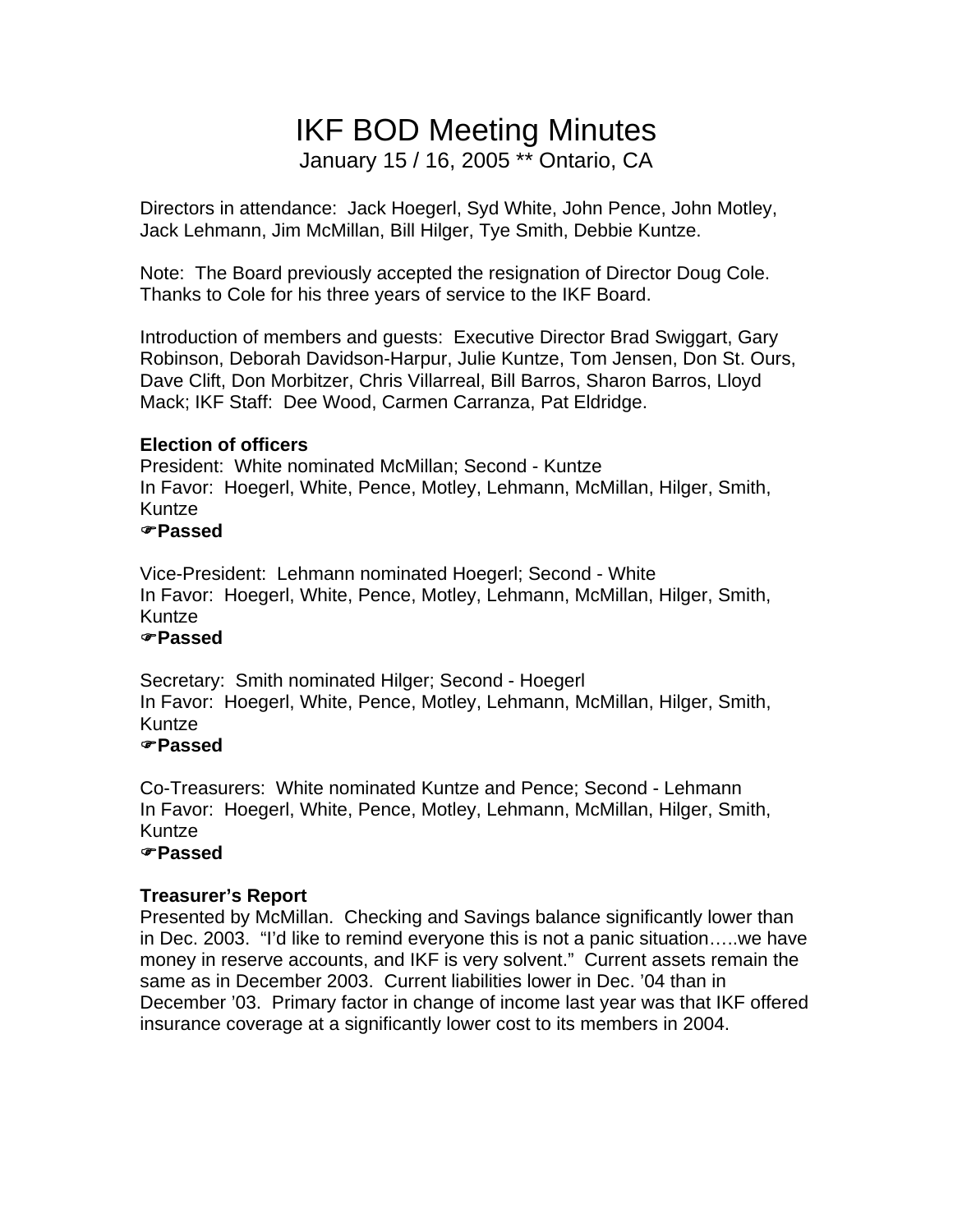# **10 Ten Pit Pass Sales**

Motion by Kuntze to waive the 2005 sanction fee for the top ten tracks in pit pass sales in 2004. Second – White:

In Favor: Hoegerl, White, Pence, Motley, Lehmann, McMillan, Hilger, Smith, Kuntze

)**Passed**

# **Advisory Committee Appointments**

Rule Book Committee Motion by Pence to Appoint White; Second - Lehmann In Favor: Hoegerl, White, Pence, Motley, Lehmann, McMillan, Hilger, Smith, Kuntze

# )**Passed**

### National Coordinator

Motion to nominate Lehmann by Hilger; Second - Motley In Favor: Hoegerl, White, Pence, Motley, Lehmann, McMillan, Hilger, Smith, Kuntze

### )**Passed**

### Waiver Chairperson

Motion to nominate McMillan for Sprint and Road Race; Second – White Motion to nominate Lehmann for Speedway by Hilger; Second – Kuntze In Favor: Hoegerl, White, Pence, Motley, Lehmann, McMillan, Hilger, Smith, Kuntze

# )**Passed**

### 2-Cycle Tech Committee

Motion by White, second by Lehmann to appoint Hoegerl as 2-Cycle Tech Committee Chairman

In Favor: Hoegerl, White, Pence, Motley, Lehmann, McMillan, Hilger, Smith, Kuntze

### )**Passed**

 Appointed committee members: Lynn Haddock Terry Ives **Carl Woltier**  Ron Emmick John Motley

4-Cycle Tech Committee

Motion by Lehmann to nominate White as 4-Cycle Tech Committee Chair; Second - Hilger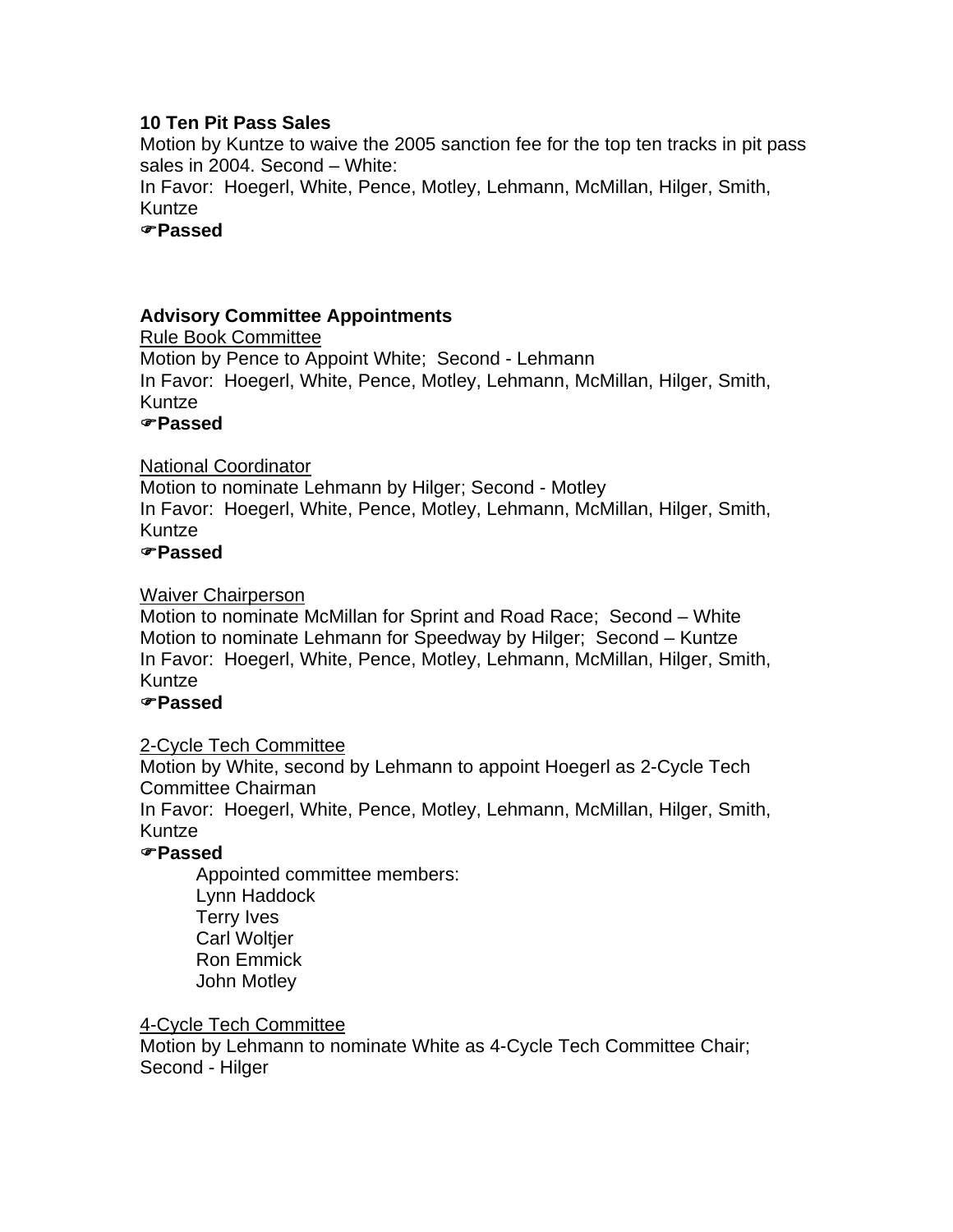In Favor: Hoegerl, White, Pence, Motley, Lehmann, McMillan, Hilger, Smith, Kuntze

#### )**Passed**

 Appointed committee members: Mark Griffith Lee Miller Roger Cathey Terry Nash Chuck Sloggett Brad Swiggart Jody Mitrevics

### Shifter Tech Committee

Motion by White to nominate Robinson as Shifter Tech Committee Chairman; Second - Lehmann

In Favor: Hoegerl, White, Pence, Motley, Lehmann, McMillan, Hilger, Smith, Kuntze

# )**Passed**

 Appointed committee members: Terry Hegar Chaz Lemmon Carl Woltjer

#### Road Race Committee

Smith nominated Lehmann to serve as Road Race Committee Chairman; Second - Motley

In Favor: Hoegerl, White, Motley, Lehmann, McMillan, Hilger, Smith, Kuntze Abstain: Pence

#### )**Passed**

 Appointed committee members: Debbie Kuntze John Rounds John Pence Dave Bauder Chris Hegar Gary Robinson

#### Sprint / Shifter Committee

Motion by White to nominate Pence as Sprint / Shifter Committee Chairman, Second - Motley

In Favor: Hoegerl, White, Pence, Motley, Lehmann, McMillan, Hilger, Smith, Kuntze

#### )**Passed**

 Appointed committee members: John Motley \*Additional members to be named post-meeting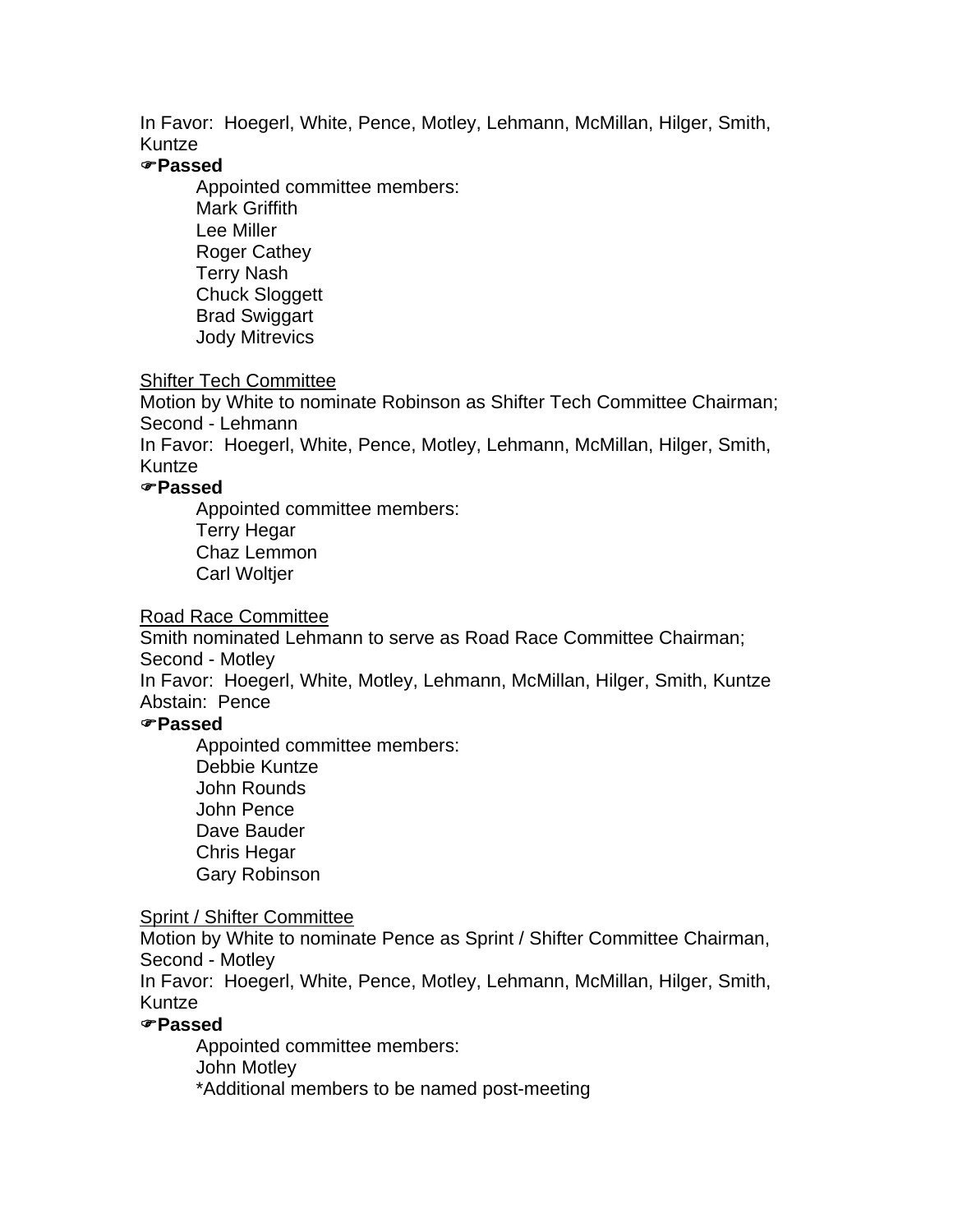#### Speedway Committee

Motion by White to nominate Hilger as Speedway Committee Chairman In Favor: Hoegerl, White, Pence, Motley, Lehmann, McMillan, Hilger, Smith, Kuntze

### )**Passed**

Appointed committee members: Jason Gibb Chuck Bower Mark Griffith Adam Mollenkopf Ed Peterson Brad Swiggart Ralph Woodard

### TAG Committee

Lehmann nominated Motley as Chairman of the TAG Committee; Second – **White** 

In Favor: Hoegerl, White, Pence, Motley, Lehmann, McMillan, Hilger, Smith, Kuntze

### )**Passed**

Motion by White this be a committee of one at this time.; Second – Pence In Favor: Hoegerl, White, Pence, Motley, Lehmann, McMillan, Hilger, Smith, Kuntze

### )**Passed**

### **Region Appointments**

#### Region 1

 Sprint Coordinator: Joan Cressi Speedway Coordinator: Open New Jersey Governor: Open E. New York Governor: Doug Cressi W. New York Governor: Carl Miller Sr.

### Region 3

 Sprint Coordinator: Virginia Barnard Speedway Coordinator: Randy Baden Indiana Governor: John LaRue Illinois Governor: John Barnard Wisconsin Governor: Joe Moser

### Region 4A

 Speedway Coordinator: Jimmy Butts Sprint Coordinator: Open New Mexico Governor: Jimmy Butts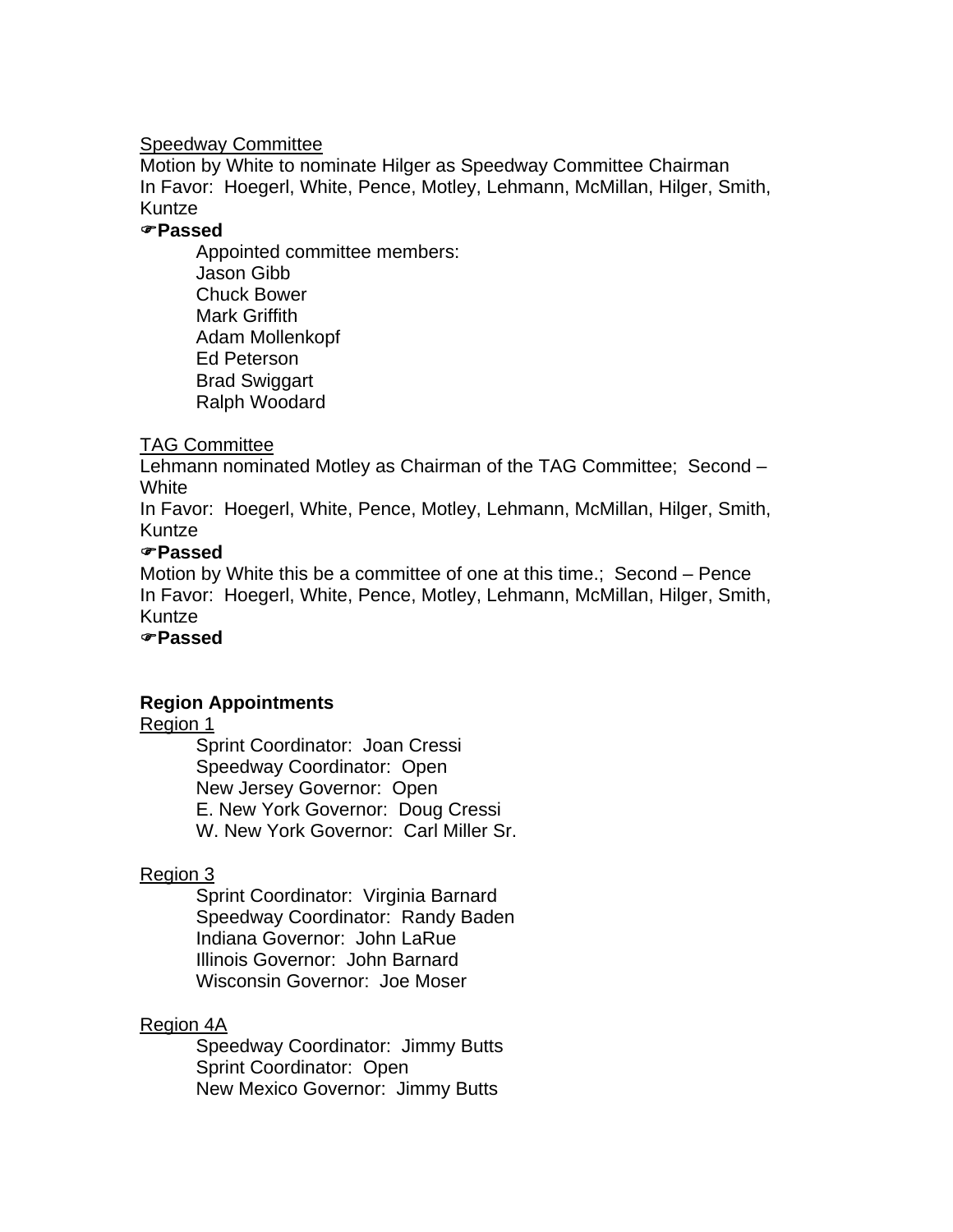Road Race Coordinator: Gary Robinson

#### Region 4B

 Road Race Coordinator: Gary Robinson Sprint Coordinator: Open Speedway Coordinator: Tye Smith Pavement Speedway Coordinator: Open Louisiana Governor: Open Texas Governor: Tye Smith

#### Region 5

 Sprint / Speedway Pavement Coordinator: Sharee Hoegerl Speedway Coordinator: Holly Myers Iowa Governor: Ed Peterson Missouri Governor: Charles Groeteke

#### Region 5A

 Speedway Coordinator: William Hilger Nebraska Governor: William Hilger Kansas Governor: Frank Merando North Dakota Governor: Open South Dakota Governor: Chad Wulff

#### Region 6

 Road Race: Tim Doll Sprint Coordinator: Marilyn Lehmann Pavement Speedway Coordinator: Open Speedway Coordinator: Open Idaho: Larry Kurpiewski Oregon: Open Washington: Bob Thompson

#### Region 7

 Road Race Coordinator: Julie Kuntze Sprint Coordinator: Don St. Ours Speedway Coordinator: Paul Chambers Arizona: Don Maracle

Southern California Lt. Governor: Open

Motion by Kuntze to nominate Julie Kuntze as Southern California Governor; Second – White

In Favor: Hoegerl, White, Pence, Motley, Lehmann, McMillan, Hilger, Smith, Kuntze

#### )**Passed**

 Southern California Governor: Julie Kuntze Southern Nevada: Church Shaver Hawaii: Stephan Bianco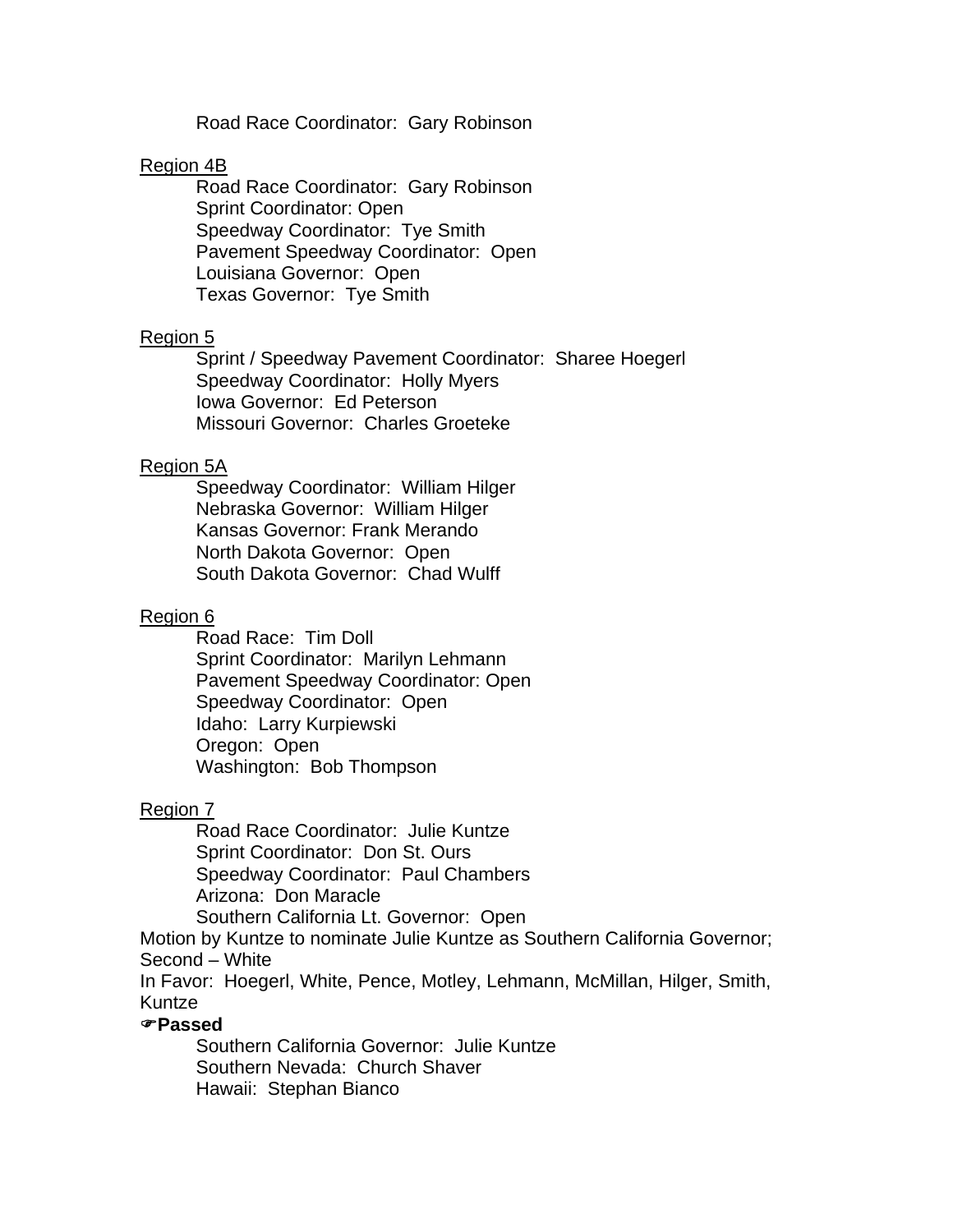# Region 8

Governor & Coordinator: Don Choquer

### Region 10

 Region Governor: Keith Miller Region Coordinator: Wendall Toth

Motion by Motley to approve Region appointments for Regions 1 through 10; Second – White

In Favor: Hoegerl, White, Pence, Motley, Lehmann, McMillan, Hilger, Smith, Kuntze

### )**Passed**

### Region 11

Motion by White to combine Sprint and Road Race Committee Chairman for Region 11; Second – Kuntze

In Favor: Hoegerl, White, Pence, Motley, Lehmann, McMillan, Hilger, Smith, Kuntze

### )**Passed**

Motion by White, second by Smith to appoint Midge Clinton as Road Race / Sprint Coordinator.

Motion by Pence, second by Kuntze to appoint Gary Richter as Road Race / Sprint Coordinator

In favor of Clinton: White

In Favor of Richter: Hoegerl, Pence, Motley, Lehmann, Hilger, Kuntze Abstain: Smith

 Road Race / Sprint Coordinator: Gary Richter Speedway Coordinator: Open Northern California Governor: John Pence Northern Nevada Governor: Rick Jerome Utah Governor: Robert Yardley

### **Review Bids and Questionnaires received for 2006 Grandnationals**

Vote to award Nationals will be taken at the April '05 meeting: 2-Cycle Sprint:

Los Angeles Kart Club @ CalSpeed Tri-C Karters @ Moran Speedway Karting Ventures @ CalSpeed

### 4-Cycle Sprint:

John McIntosh @ McMinnville Track / PKA

2-Cycle Speedway / Speedway Midget:

Bill Rieken @ Delaware Speedway

Adam Mollenkopf @ Harvey Caplin Memorial Speedway Pam Lile @ Lasoski Speedway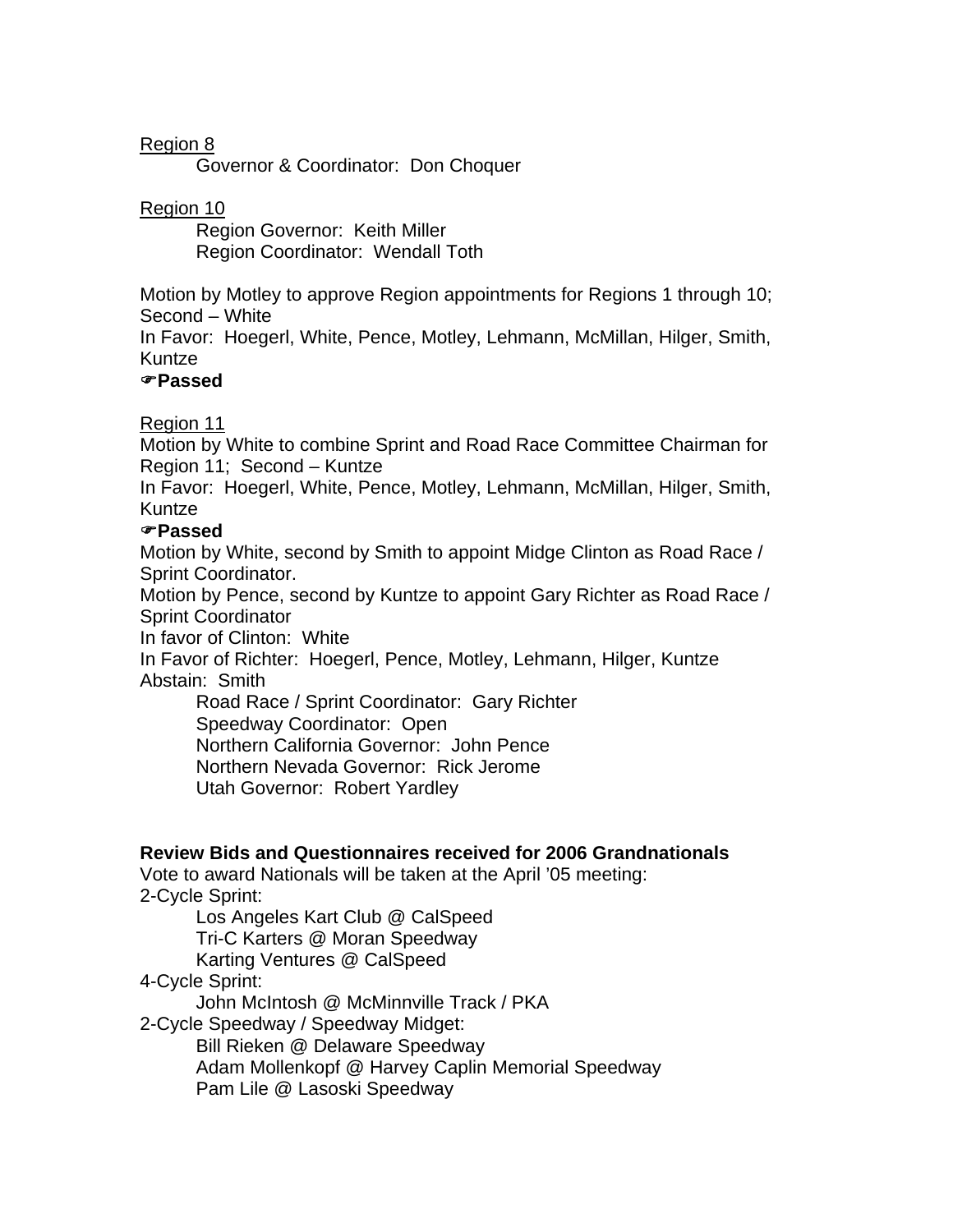4-Cycle Speedway

 Randy Baden @ Pipestone County Speedway Pam Lile @ Lasoski Speedway Mike Stofferan @ Allendorf International Raceway Bill Rieken @ Delaware Speedway

Request from Ed Peterson, Newton Kart Klub, to be added to the consideration list. Motion by Hoegerl to honor this request; Second – Kuntze Supermajority vote required for this motion

In Favor: Hoegerl, White, Motley, Kuntze

### )**Failed**

Speedway Pavement

Bill Rieken @ Hawkeye Downs Speedway

Road Race

SCK @ Streets of Willow

**Shifter** 

SCK @ Willow Springs

### **Appointment of Tech Director & IKF Director in Charge for 2005 Grandnationals**

Road Race @ Oakhill Raceway, Oakhill, TX (June 15 to 19) Tech Director: Motley IKF Director in Charge: McMillan

2-Cycle Sprint @ Moran Raceway, Beaumont, CA (June 27 to 30)

Tech Director: Hoegerl IKF Director in Charge: Pence 4-Cycle Speedway @ Pipestone, MN (July 4 to 8)

 Tech Director: Chuck Sloggett IKF Director in Charge: McMillan 4-Cycle Sprint @ Santa Maria, CA (July 8 to 10)

Tech Director: White IKF Director in Charge: Lehmann

2-Cycle Speedway / Speedway Midget @ Albuquerque, NM (July 12 to 16) Tech Director: Hoegerl IKF Director in Charge: Hilger

 Letter from Mollenkaupf requested Kuntze as Director in Charge; McMillan will send letter to

Adam explaining Board wanted to send someone with more Speedway experience

Shifter @ Atwater, CA (August 20-21)

Tech Director: Motley IKF Director in Charge: Lehmann

### **Speedway Pavement Request**

Letter from Rieken requesting a 2005 Speedway Pavement Grandnationals. Board encourages Rieken to host an Iowa State Championship in 2005 with his proposed format. Outcome of this event could impact a decision re: his request for a Grandnationals in 2006; Board sees need for stronger Region program to support a Grandnational event.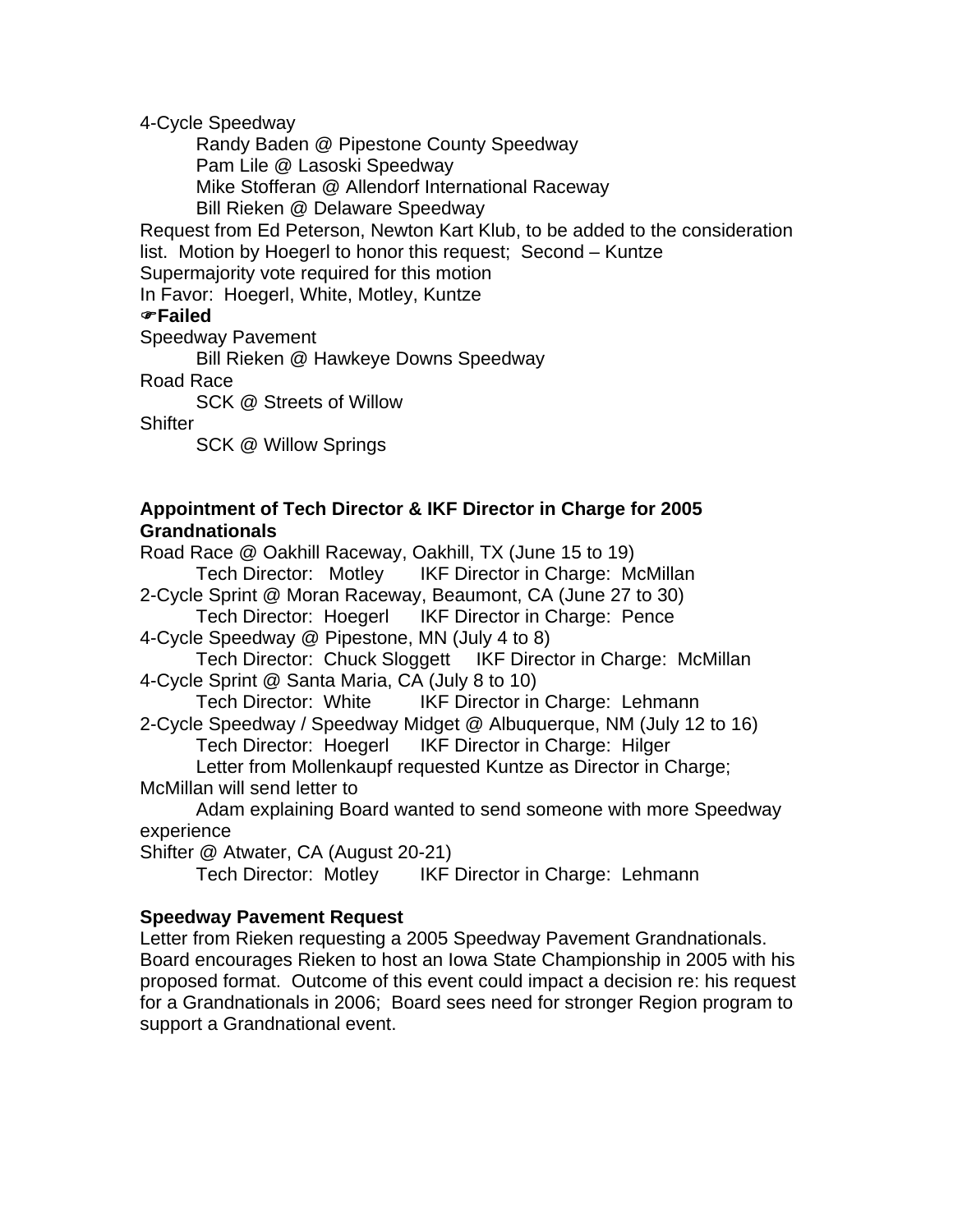### **Guidelines for Grandnational Hosts**

The IKF Board and staff had prepared a document: IKF Grandnational Timeline / Outline. This document gives guidance to host tracks / clubs re: issues to be addressed 1 year, 6 months, and 3 months in advance of their race. It also gives guidance, by division, for a timeline re: activity during the actual IKF Grandnational event.

## **TAG Throttle Linkage Kit**

Motley reported that TAG USA has not approved the proposed Throttle Linkage Kit from Kart Products. Sense is that the importer does not want to go down the road of adding after market parts to the engine.

# **2005 Rule Book Corrections**

Scott Grenier should be added to Experts list

Class 15 (Formula 125 Limited) should include "ICC engines per Sec. 252.11 101.3.10 – Delete "as listed in the green book"

201.4.1 – Motion by Lehmann to delete the last sentence at 201.4.1 re: Junior classes. Second – Pence.

Supermajority vote required

In Favor: Hoegerl, White, Pence, Motley, Lehmann, McMillan, Hilger, Smith, Kuntze

### )**Passed**

Diagram at top of page 49 – eliminate "Sprint Sit Up Road Race Floor Plan title on diagram. Diagram goes with 304.13.2

Kuntze expressed concern over the last minute handling of the tech manual; that all the IKF Board should be involved.

### **Adoption of TAG USA Rules**

Re: TAG USA – McMillan presented copy of TAG USA engine rules as were released last week. Intent of IKF is to follow lead by TAG USA. Suggested not including class for which rules say "To be determined". McMillan requested updates not be adopted without recommendation of TAG Committee Chair and approval of IKF Board; 30 day waiting period be in effect for any rule updates.

Motion by White to adopt listed TAG motors and motor technical specifications as printed by TAG USA on January 12, 2005 in lieu of 622.70. Listed senior class weights will be used in Section 200 IKF TAG; listed senior class weights will be used in Section 300 TAG Light (class 14); Masters class weights will be used in Section 300 TAG Heavy (class 13), without listed driver weight or age restriction. Second – Motley

In Favor: Hoegerl, White, Pence, Motley, Lehmann, McMillan, Hilger, Smith, Kuntze

)**Passed**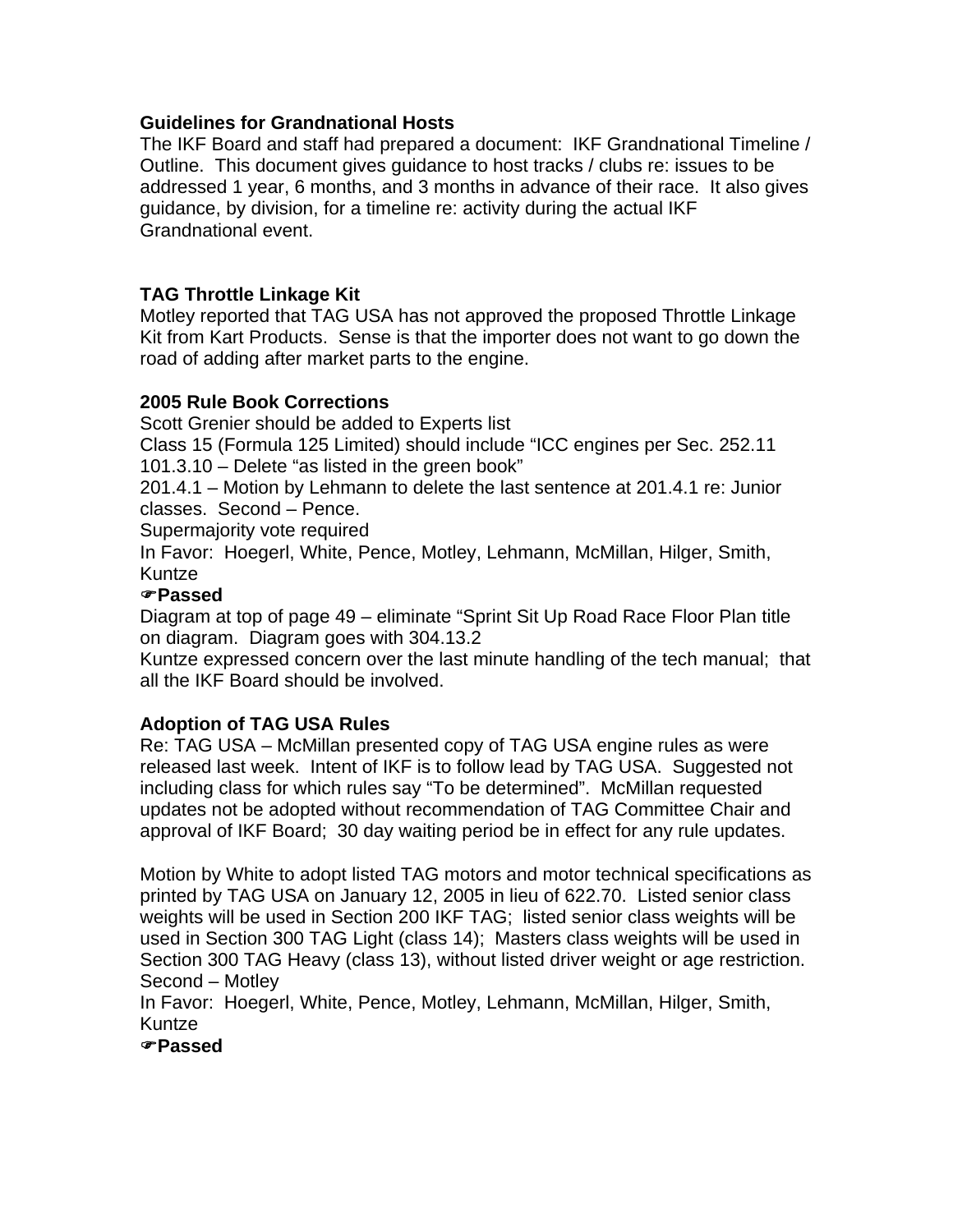Motion by White: Section 300, Class 12 Rotax Max, weight be increased to 395 lbs. Second – Motley. Requires Supermajority approval In Favor: White Opposed: Hoegerl, Lehman, Smith, Hilger, Kuntze Abstain: Pence, Motley )**Failed**

Motion by Lehmann: Section 300, Class 12 Rotax Max, weight be increased to 400 lbs. Second – Kuntze Requires Supermajority approval In Favor: Hoegerl, White, Pence, Motley, Lehmann, McMillan, Hilger, Smith, Kuntze )**Passed**

#### **Approved Regional Championship Classes as of 1/15/05**

Currently approved classes are:

 Junior II Stock Animal / 4 Cycle Speedway Junior I Animal Super Sportsman / 4 Cycle Sprint 125cc National Cup / Region 11 Sprint 100cc National Cup / Region 11 Sprint Jr. Puma Sportsman / Region 11 Sprint Junior Champ Animal / 4-Cycle Speedway Junior Formula Y / Region 7 Sprint JICA / Region 7 Sprint

Clarification that these classes will be included in Participation Stats for replacement of GN classes at the Fall 2005 BOD meeting. List will be reviewed at the April 2005 meeting.

Additionally, Kid Kart was approved as a Regional Option Class for Region 7 Sprint only. No Regional Championship jacket will be awarded for this class.

#### **Karter News**

White offered discussion re: ideas to generate information and items for Karter News. Suggested Regional Champions should be able to submit their photo and an item re: their racing season. Also encouraged clubs and tracks to submit items and photos re: their program, season and banquet.

#### **Regional Jackets**

To alleviate confusion, Board reviewed the policy re: awarding of Regional Jackets. Referred members to 800.9:

*In each division a point fund will be set up to purchase awards for at least one and up to five places in each class. The number of places awarded will be computed by taking the total number of entries in each class for a season divided*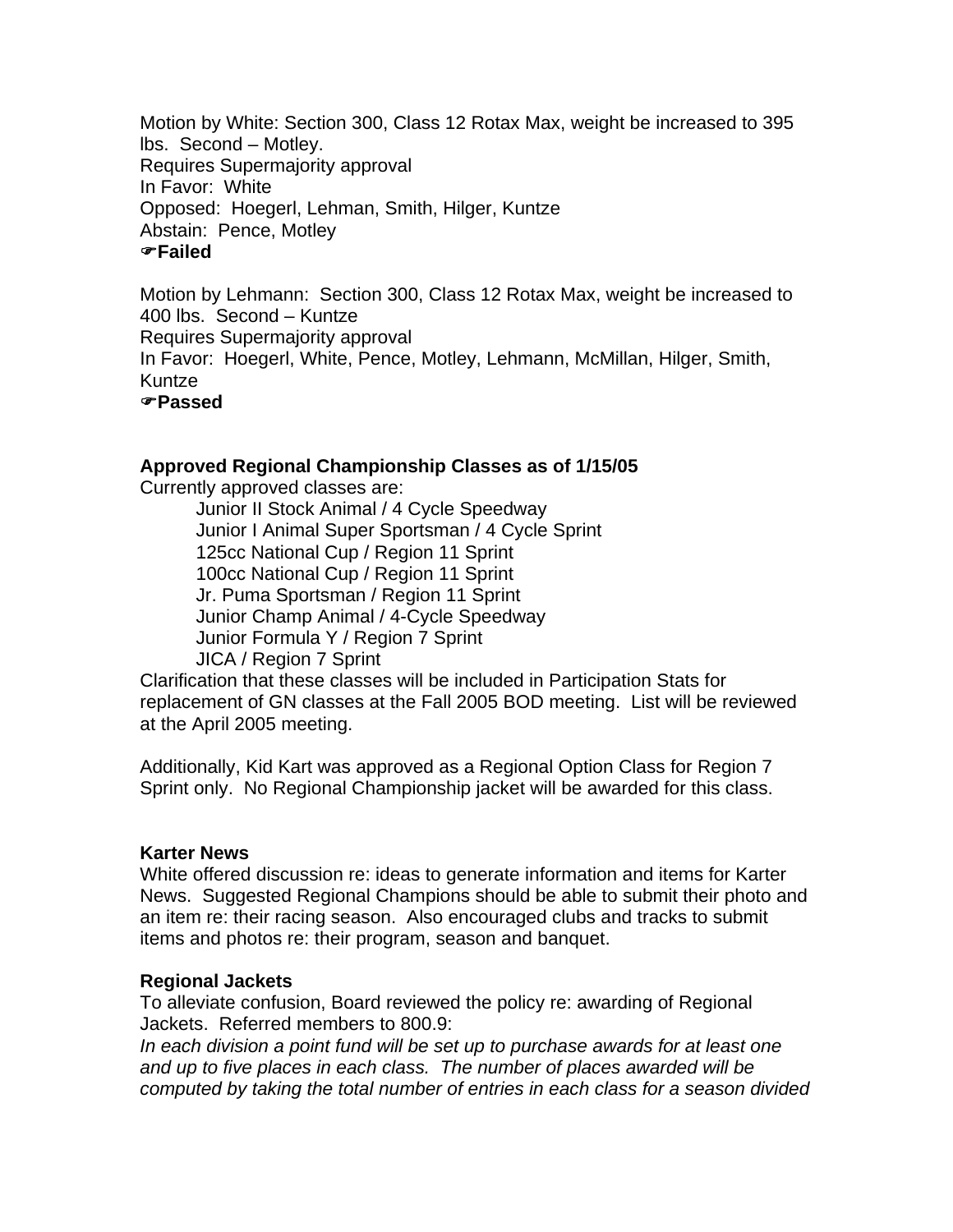*by the number of races, which will give you the average number of entries per class. The number awards will be based as follows:* 

- *1 award = 1 to 3 average entries per class*
- *2 awards = 4 to 5 average entries per class*
- *3 awards = 6 to 7 average entries per class*
- *4 awards = 8 to 9 average entries per class*
- *5 awards = 10 and above average entries per class*

*First place award will be a Regional Point Champion jacket. Only National classes, and Regional classes listed in Section 850, shall be eligible for a jacket award. Senior Local Option classes will not be eligible for a jacket award, regardless of participation. Minimum participation for any eligible class shall be an average of 5.0 (not 4.9) entries per Regional event, or 50 entries total within the Regional series. Junior classes, including Local Option classes, will not be subject to minimum participation numbers, and jackets will be awarded. There shall be absolutely no other way to acquire a Regional Point Championship jacket. All other awards will be plaques suitably engraved. Attempts will be made at the national and regional level to solicit additional monies and awards to augment the Regional Awards Program.* 

*The fund will be derived from one dollar (\$1) of the Regional Points Fund paid for each IKF Point Race entry in a region. Each region's monies will be accumulated independently and all of these funds will be held in a separate IKF bank accounts as a Regional Liability. The funds will be used to benefit the karters who race in those programs. The money collected each year will be used to purchase awards for the karters who participate in that division. The points fund will be administered by the IKF office.* 

Clarification: Cost for jackets comes from the IKF general fund. The Point Fund Monies paid in per entry are for awards to be distributed by the Region.

### **Reporting Race Results**

An Excel template has been developed through which tracks should submit race results. Tracks should submit results in the appointed format. Results are to be submitted within 21 days of the event; failure to meet this deadline means that Regional Points Funds will not be paid out for that race. *Promoters are encouraged to fax grid sheets to the office the day following the race if paperwork cannot be completed immediately.*

### **Road Race License Verification for 2005 RR Grand Nationals**

Presented by Kuntze:

Pre-entries submitted prior to June 1, 2005

- 1) Join IKF, then…
	- a) submit photocopy of Road Race license from WKA, KART or IKF